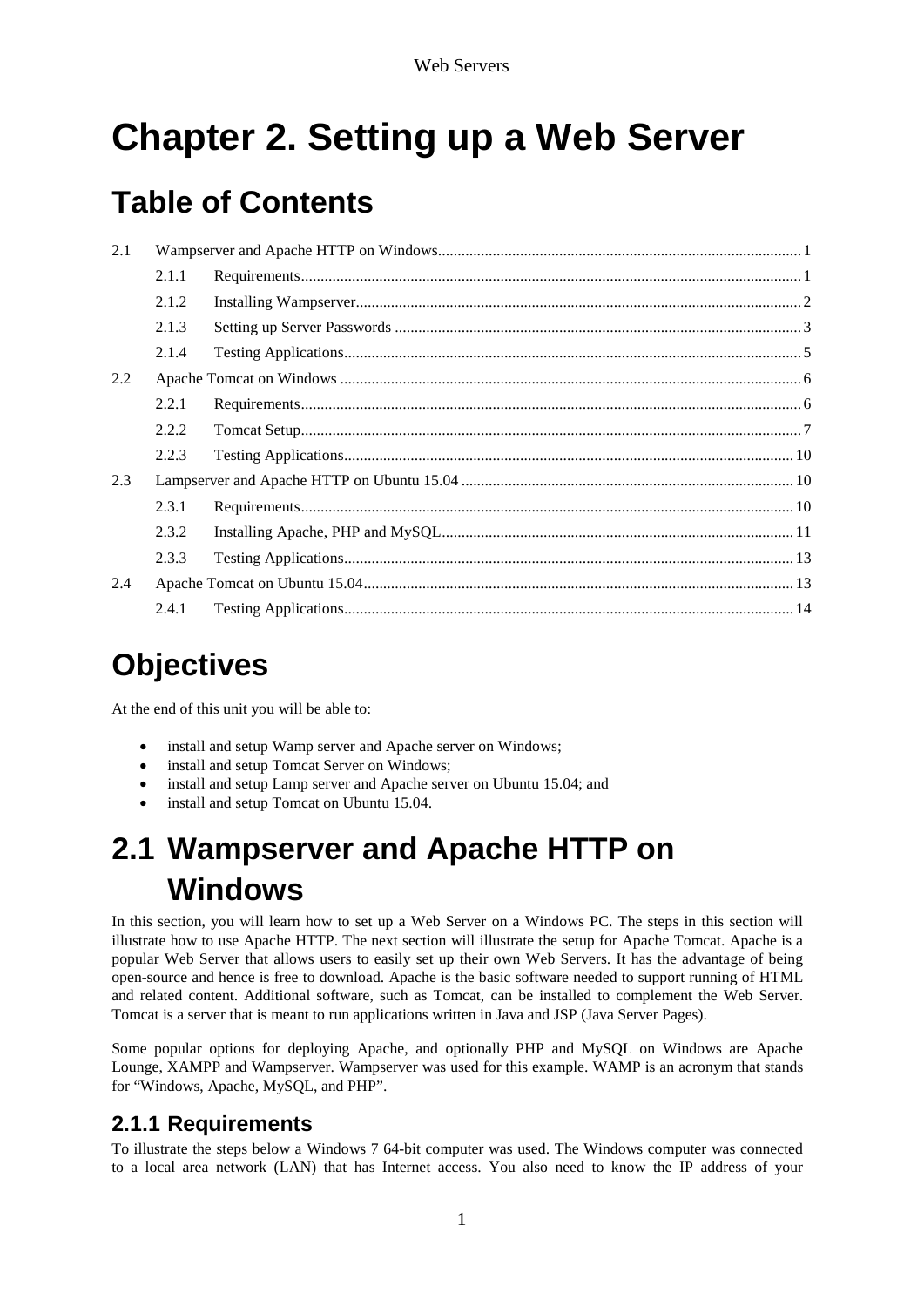computer. You can find your IP address by typing 'ipconfig' at a command prompt. Find the entry labeled 'Ethernet adapter Local Area Network' and take note of the IPv4 address.

It is recommended to disable the Windows Firewall before starting the Web Server setup. The steps below are for a fresh installation of Wampserver (assumes that Wampserver had not been installed before).

## <span id="page-1-0"></span>**2.1.2 Installing Wampserver**

Download WAMP from<http://www.wampserver.com/en/> . You will have the option of choosing 64-bit or 32 bit installation depending on your PC. This example uses the 64-bit installation. Locate the downloaded Wampserver file and click on it. This will open an installation wizard as shown in Figure 1. Follow the instruction wizard and leave the default settings as they are. After successful installation you will get the window shown in Figure 2. Leave the 'launch WampServer 2 now' box checked and click on 'Finish' button (in future you can start WampServer by clicking on your Start menu and clicking on its menu). On your toolbar, you should now see a 'W' shaped icon. On left-clicking this icon, you get the pop-up management console in Figure 3. Click on 'Start all services' and then check the 'W' icon on your toolbar. If the 'W' icon is green it means that all services are running. If it is red it means that no services are running. If it is orange it means that some services are running. If everything was installed correctly you should see a window such as the one in Figure 4.<br> **Example Setup - WampServer 2** 



 **Figure 1: Welcome window to WAMP setup Figure 2: Finished installation**



**Figure 3: WampServer Management Console**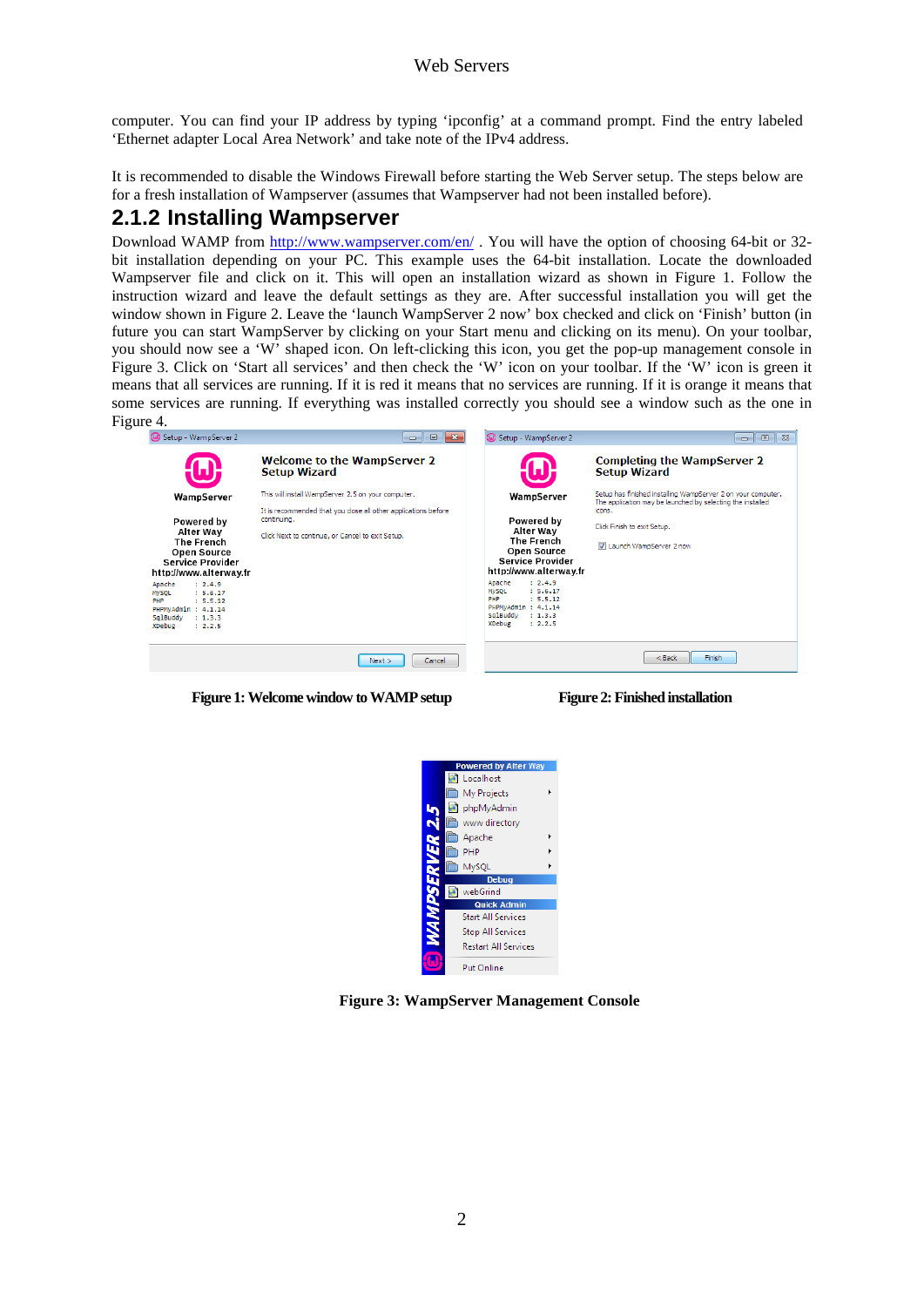|                                  |                                                  |                      |                                                        |                          | Version 2.5 Version Française |
|----------------------------------|--------------------------------------------------|----------------------|--------------------------------------------------------|--------------------------|-------------------------------|
| <b>Server Configuration</b>      |                                                  |                      |                                                        |                          |                               |
|                                  | Apache Version: 2.4.9 - Documentation            |                      |                                                        |                          |                               |
|                                  |                                                  |                      |                                                        |                          |                               |
|                                  | PHP Version: 5.5.12 - Documentation              |                      |                                                        |                          |                               |
|                                  | Server Software: Apacha/2.4.9 (Win64) PHP/S.S.12 |                      |                                                        |                          |                               |
| Loaded Extensions: spachezhander |                                                  | sh bomath            | b22                                                    | sh calendar              | tom dothet                    |
|                                  | So Core                                          | de ctype             | de curi                                                | date                     | she domi                      |
|                                  | se ereo                                          | sh exif.             | A fileirfo                                             | sk-filter                | sh fto                        |
|                                  | de od                                            | so cettext           | de como                                                | the hards                | de icony                      |
|                                  | sh imap                                          | de ison              | <b>b</b> liborni                                       | <b>*</b> mbitring        | <b>Sh</b> morvot              |
|                                  | sk mhash                                         | sh mysel             | sh mysoli                                              | * mysdrd                 | $*$ odx                       |
|                                  | de operasi                                       | $\frac{1}{200}$ pcre | <b>\$ PDO</b>                                          | bevin dog de             | to pdo salibe                 |
|                                  | <b>Sh</b> Phan                                   | <b>A</b> Reflection  | session                                                | de shmop                 | SmoleXML                      |
|                                  | \$4 5030                                         | sockets              | <b>SPL</b>                                             | $\frac{1}{200}$ sailtie3 | sk-standard                   |
|                                  | sk-tokenizer                                     | se wddy.             | * xdebug                                               | sh xml                   | xmireader                     |
|                                  | sh xmirod                                        | sh xmlwriter         | <b>多义</b>                                              | <b>身</b> 210             | Sh zlib                       |
|                                  | MySQL Version: 5.6.17 - Documentation            |                      |                                                        |                          |                               |
| Tools                            |                                                  |                      | <b>Your Projects</b>                                   |                          | <b>Your Aliases</b>           |
| P phpinfo()                      |                                                  | No protects yet.     |                                                        | phomyadmin               |                               |
| phonivadinin                     |                                                  |                      | To create a new one, just create a directory in 'www'. | phosysinfo               |                               |

**Figure 4: Localhost home screen**

# <span id="page-2-0"></span>**2.1.3 Setting up Server Passwords**

In this step, you will learn how to create passwords for your server and also passwords to protect the files that you may want to share from your Web Server.

## **i. Setting up MySQL and PHP Admin Password**

On your local host home screen (Figure 4) click on 'phpmyadmin' under 'Tools. The interface window opens showing the WAMP configuration page. At the bottom of this page, a message indicates that MySQL is running without a password (Figure 5).

Click on users and then check the box next to 'root localhost' and then click on 'Edit Privileges' (Figure 6). Scroll down to change the password and then click on 'Go' to save the changes. If you try to click on any other menu on the interface, for example on the SQL menu, you will get an error. Let us fix this by also changing the PHP admin password to match the MySQL password.

Open Windows Explorer. Navigate to the C:\wamp\apps\phpmyadminx.x.x\ folder (Figure 7). Inside that folder open **config.inc.php** – ideally using Notepad or any other html editor.

Search for the line **\$cfg['blowfish\_secret'] = '';** – if you're using notepad it might be easier to just search for the word 'blowfish'. Change the line \$cfg['blowfish\_secret'] = 'abcdef'; to \$cfg['blowfish\_secret'] = 'mypassphrase'; where **mypassphrase** is your own password – **not the same one that you specified for root in MySQL**.

Now search for the phrase **['auth\_type'] = 'config'**. Change 'config' to '**cookie**'. Now search for **\$cfg['Servers'][\$i]['password'] = '';** Replace the '' with 'mysql-password'; where mysql-password is the MySQL password you created earlier.

> Your configuration file contains settings (root with no password) that correspond to the default MySQL A privileged account. Your MySQL server is running with this default, is open to intrusion, and you really should fix this security hole.

**Figure 5: No Password set for WampServer**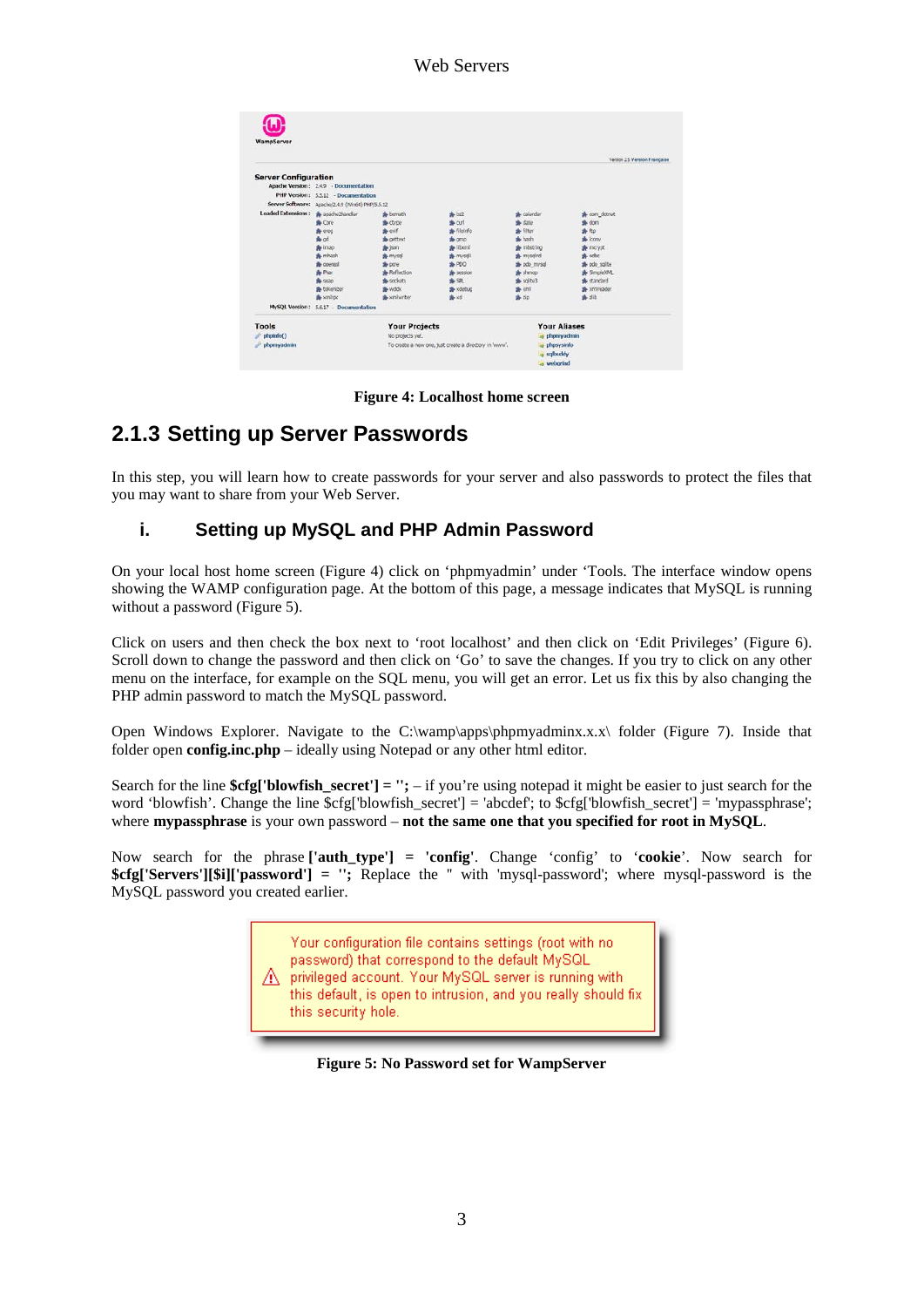| php <b>MyAdmin</b>                   | Di Server: mysql wampserver<br>$\leftarrow$ |         |                  |                  |                                                |                   |            |                     |    |                                                       |                 |
|--------------------------------------|---------------------------------------------|---------|------------------|------------------|------------------------------------------------|-------------------|------------|---------------------|----|-------------------------------------------------------|-----------------|
| $\Omega$ B $\Theta$ $\Theta$ C       | lul                                         |         | <b>Databases</b> | <b>SQL</b><br>Щf | Ok.<br><b>Status</b>                           | n<br><b>Users</b> | <b>Red</b> | <b>Export</b>       | m. | D<br><b>Import</b>                                    | <b>Settings</b> |
| (Recent tables)<br>7                 |                                             |         |                  |                  |                                                |                   |            |                     |    |                                                       |                 |
| o New<br>information_schema<br>mysql |                                             |         | Users overview   |                  |                                                |                   |            |                     |    |                                                       |                 |
| performance_schema                   |                                             |         | User Host        |                  | Password Global privileges $\overline{\omega}$ |                   |            | <b>Grant Action</b> |    |                                                       |                 |
| $+$ and test                         |                                             | Any     | %                | --               | <b>USAGE</b>                                   |                   | <b>No</b>  |                     |    | Edit Privileges <b>Export</b>                         |                 |
|                                      | $\Box$                                      | Any     | localhost No     |                  | <b>USAGE</b>                                   |                   | No.        |                     |    | <i>B</i> Edit Privileges a Export                     |                 |
|                                      |                                             | root    | 127.0.0.1 No     |                  | ALL PRIVILEGES                                 |                   | Yes        |                     |    | Export Privileges <b>Export</b>                       |                 |
|                                      | $\Box$                                      | root    | -11              | No.              | ALL PRIVILEGES                                 |                   | Yes        |                     |    | Export Privileges <b>Export</b>                       |                 |
|                                      |                                             | iy root | localhost No     |                  | ALL PRIVILEGES                                 |                   | <b>Yes</b> |                     |    | <b>P</b> <sub>2</sub> Edit Privileges <b>A</b> Export |                 |
|                                      |                                             |         | ⊟ Check All      |                  | With selected:                                 | $\Box$ Export     |            |                     |    |                                                       |                 |
|                                      |                                             |         |                  |                  | Figure 6: Changing root user privilege         |                   |            |                     |    |                                                       |                 |

| Win 7 (150 GB) (C:) $\rightarrow$ wamp $\rightarrow$ apps $\rightarrow$ phpmyadmin4.1.14 $\rightarrow$ |                  |                  |             |
|--------------------------------------------------------------------------------------------------------|------------------|------------------|-------------|
| New folder<br><b>Burn</b>                                                                              |                  |                  |             |
| ≖                                                                                                      |                  |                  |             |
| Name                                                                                                   | Date modified    | Type             | Size        |
| doc                                                                                                    | 2015/08/02 02:35 | File folder      |             |
| examples                                                                                               | 2015/08/02 02:35 | File folder      |             |
| is                                                                                                     | 2015/08/02 02:35 | File folder      |             |
| libraries                                                                                              | 2015/08/02 02:35 | File folder      |             |
| locale                                                                                                 | 2015/08/02 02:35 | File folder      |             |
| setup                                                                                                  | 2015/08/02 02:36 | File folder      |             |
| themes                                                                                                 | 2015/08/02 02:36 | File folder      |             |
| .coveralls.yml                                                                                         | 2014/05/01 08:54 | <b>YML File</b>  | 1 KB        |
| browse foreigners                                                                                      | 2014/05/01 08:54 | <b>PHP File</b>  | 2 KB        |
| ChangeLog                                                                                              | 2014/05/01 08:54 | File             | 7 KB        |
| changelog                                                                                              | 2014/05/01 08:54 | <b>PHP File</b>  | 5 KB        |
| chk rel                                                                                                | 2014/05/01 08:54 | <b>PHP File</b>  | $1$ KB      |
| composer.json                                                                                          | 2014/05/01 08:54 | <b>JSON File</b> | 1 KB        |
| Ιđ<br>config.inc                                                                                       | 2015/08/02 02:46 | PHP File         | $2$ KB      |
| config.sample.inc<br>a                                                                                 | 2014/05/01 08:54 | <b>PHP File</b>  | 5 KB        |
| CONTRIBUTING.md                                                                                        | 2014/05/01 08:54 | <b>MD</b> File   | $1$ KB      |
| db create                                                                                              | 2014/05/01 08:54 | <b>PHP File</b>  | <b>5 KB</b> |
| db datadict                                                                                            | 2014/05/01 08:54 | <b>PHP File</b>  | 9 KB        |
| <b>Collaboration</b>                                                                                   | 2014/05/01 00:54 | DUD FILE         | 1.10D       |

**Figure 7: Access config.inc folder**

Save the changes you have made and exit out of the editor. Go back to your toolbar where wampserver is located and click on 'restart all services'. Refresh localhost on your browser. Click on 'phpmyadmin'. You should now be prompted for a username and password. Your username is 'root' (since we did not change it from the default one) and your password is the MySQL password that you created.

#### **ii. Setting up a password to access files stored in the Web Server**

Now in case you want to share files from your server, you do not want just anyone to be able to access the files. So let us password-protect your files. For example, assume that you would like to store music files on your server and share them with others. First, decide where you would like to store your music files. In this illustration, the folder 'www' found in C:\wamp is used to store the music directory. We are assuming that you want your users to be able to access any folders that are stored inside the 'www' folder.

Next, using a command prompt, access the bin directory in the Apache folder (Figure 8). Then type: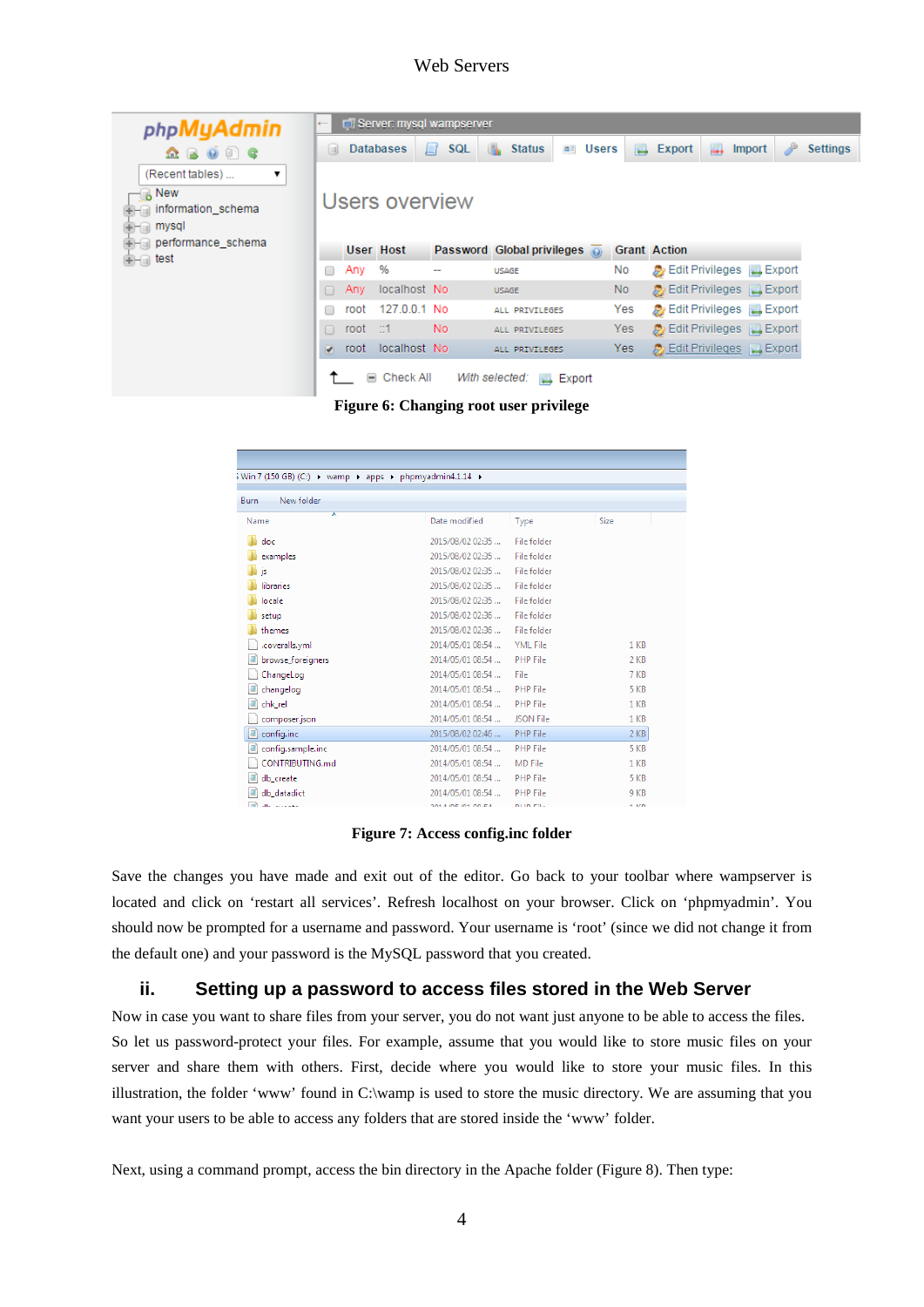#### *htpsswd –c "C:\wamp\my-password-file.txt" username*

**my-password-file.txt** is the file where you create the password to access the 'www' folder. **username** is the username that you create to access the 'www' folder. Pick a username of your choice. **Note that the password file is not created inside the music folder.** After you press enter, you will be prompted to enter and re-enter a password. Create a password of your choice. This is the password that will be associated with the username you have just created, and the combination will be used to access the 'www' folder.



**Figure 8: Accessing Apache folder via command prompt**

Now we want to apply the login to your music folder. Open a new file in a plain text editor like Notepad. Copy and paste the following into it:

#### AuthType Basic

AuthName "This is a private area, please log in"

AuthUserFile "c:\wamp\my\_password\_file.txt"

AuthGroupFile /dev/null

require valid-user

You can replace the message **'this is a private area, please log in'** with your own security message that you would like users to see. Save this file in the 'www' folder which is our server root folder. There are two important things to note when saving this file:

- 1. Save this file as .htaccess (including the dot).
- 2. If using an html editor such as Notepad put quotation marks around the name, thus ".htaccess". This way, it will not be saved as a text file.

Now when you refresh your localhost on the browser, you should be prompted for login details.

## <span id="page-4-0"></span>**2.1.4 Testing Applications**

## **Sharing files stored on your WampServer**

If you would like to share the music files that you have stored on your Web Server, simply create a directory called 'music' insider the 'www' folder (Figure 9). Put the music files that you would like to share in the 'music' folder. Type<http://localhost/music/> on your address bar and you should be able to see a listing of your music.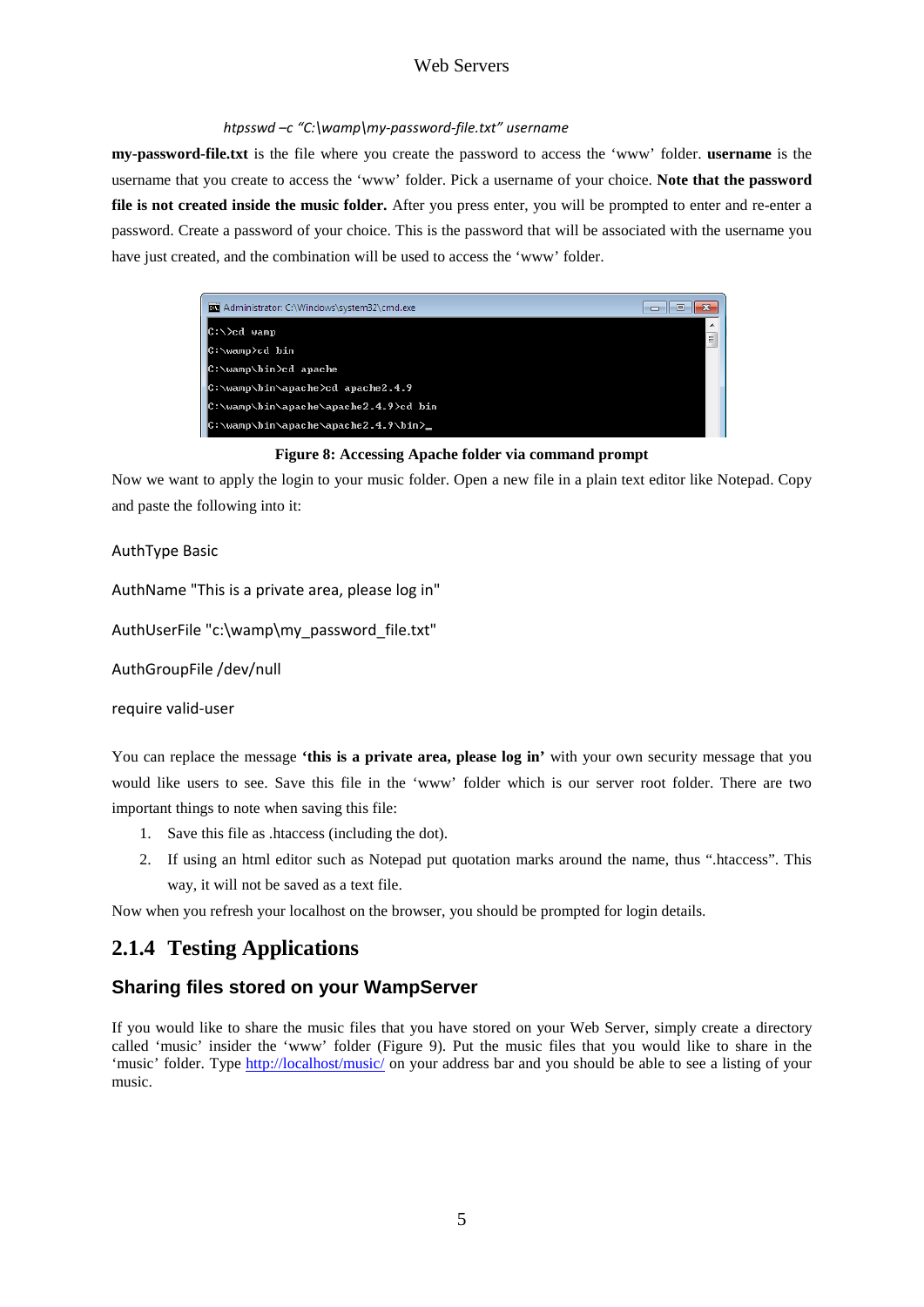| S Win 7 (150 GB) (C:) > wamp > www >                              |                  |                 |        | Search<br>٠ |
|-------------------------------------------------------------------|------------------|-----------------|--------|-------------|
| New folder<br>Share with $\blacktriangledown$<br><b>Burn</b><br>◡ |                  |                 |        |             |
| ≖<br>Name                                                         | Date modified    | Type            | Size   |             |
| <b>Nusic</b>                                                      | 2015/08/02 12:33 | File folder     |        |             |
| <b>W</b> favicon                                                  | 2010/12/31 09:40 | Icon            | 198 KB |             |
| $\blacksquare$ index                                              | 2015/08/02 02:37 | <b>PHP File</b> | 24 KB  |             |
| <sup>1</sup> testmysql                                            | 2010/12/31 09:40 | PHP File        | 1 KB   |             |

**Figure 9: Music folder to be shared**

Take note of your computer's IP address. Go to your wampserver toolbar, left-click and click 'Put online'. Your server can now be accessed on the Web.

Share the address http://xxx.xxx.xx.xxx.xxx/music/ with someone else to try on another computer. 'xxx' represents the numbers in your IP address. The user will be prompted for the login details that you setup in the last section. Note that this may not work if you are sharing the address with someone outside of your network who is behind a firewall.

We shall soon see how to write HTML files that can be accessed via the Apache HTML server.

The next section illustrates how to set up an Apache Tomcat server on Windows.

## **Testing a 'Hello World' Application**

Let us try a simple example to test that the websites we will create will work on this web server. Open Notepad and type the following code to print 'hello world' and save is as hello.php in the 'www' folder. Then access this file from your browser using your ip address or localhost/hello.html. You should get ta 'hello world' output on your browser.

<html> <head> <title>HTML Test</title> </head> <body> Hello world </body> </html>

# <span id="page-5-0"></span>**2.2 Apache Tomcat on Windows**

*Apache Tomcat* is a Java-capable HTTP server, which is able to execute special Java programs known as Java Servlet and Java Server Pages (JSP). It is also able to execute HTML files just like Apache HTTP.

## <span id="page-5-1"></span>**2.2.1 Requirements**

To illustrate the steps below a Windows 7 64-bit computer was used. The Windows computer had Internet access. Tomcat 8 was used for this installation. You need to have the latest Java JDK version installed. The recommended JDK version for Tomcat 8 is jdk1.8. Make sure that your computer is updated with this version. Go to java.com to download the latest version of Java.

The steps below are for a fresh installation of Apache Tomcat (assumes that Tomcat had not been installed before).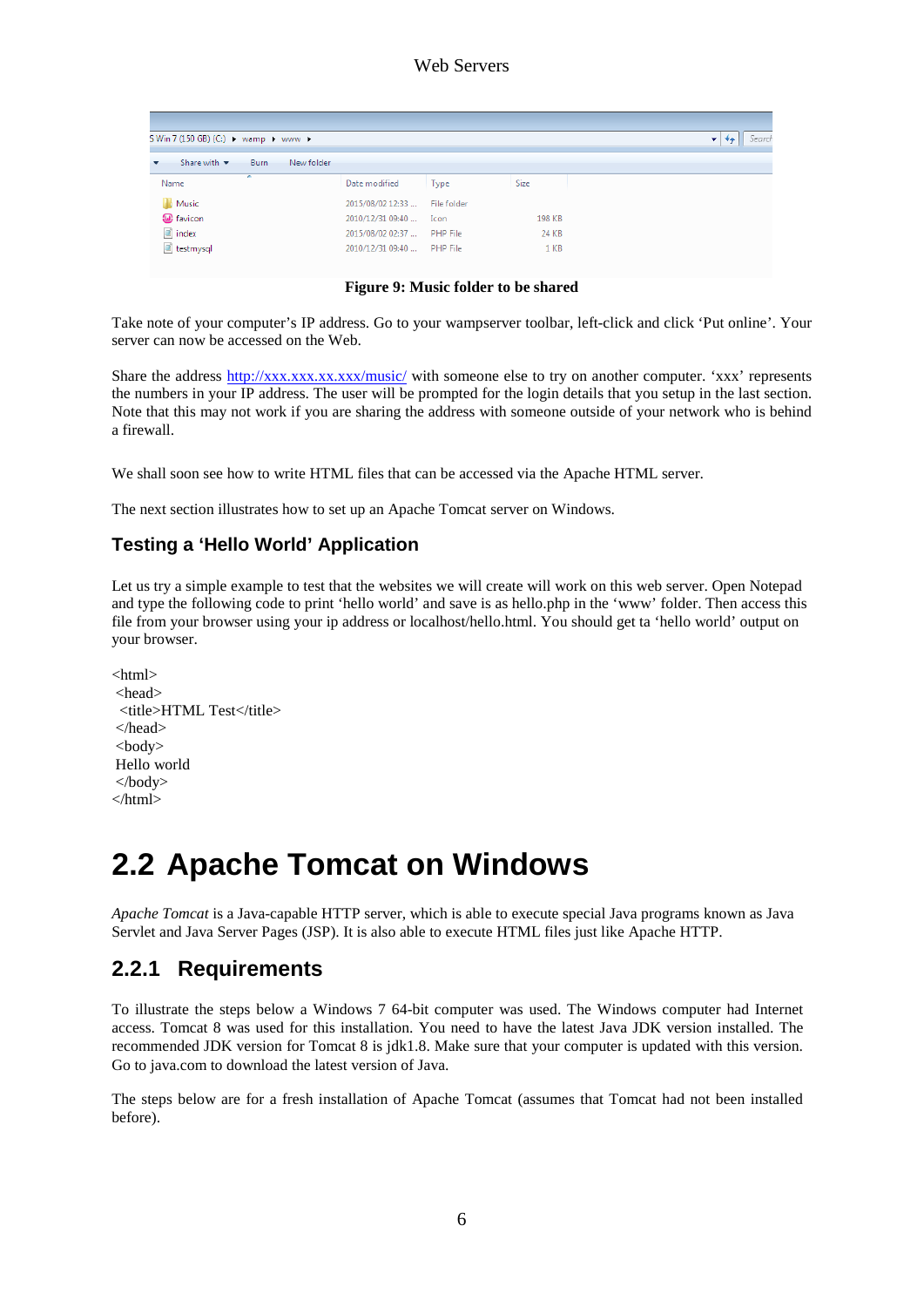# <span id="page-6-0"></span>**2.2.2 Tomcat Setup**

### **i. Download and Install Tomcat**

Go to<http://tomcat.apache.org/> and download the latest version of Tomcat (Tomcat 9 at the time of writing this). Under Download on the left click on 'Tomcat 9' and under Binary Distribution click on 'Core' and you will see various packages. Click on the package applicable to you. For a Windows 64-bit computer click on '64bit Windows zip'. Download this file.

Unzip the downloaded file to a directory of your choice. It is recommended not to unzip to the desktop as it is a difficult directory to locate from a command prompt. For this illustration a folder named 'tomcat' was created under drive D, hence D:/tomcat. The zipped file was extracted to this location. It is recommended to rename the unzipped file from the default name, for example, rename to 'apachetomcat' (Figure 10).

|                                                                        | ▶ Computer ▶ 2nd partition (444 GB) (D:) ▶ tomcat ▶ |                                 |      |            |                  |             |             |  |  |  |  |
|------------------------------------------------------------------------|-----------------------------------------------------|---------------------------------|------|------------|------------------|-------------|-------------|--|--|--|--|
| Organize $\blacktriangledown$                                          | Include in library $\blacktriangledown$             | Share with $\blacktriangledown$ | Burn | New folder |                  |             |             |  |  |  |  |
| <b>Exercites</b>                                                       |                                                     | Name                            | ≖    |            | Date modified    | Type        | <b>Size</b> |  |  |  |  |
| Desktop<br><b>Downloads</b><br><b>Dropbox</b><br><b>C</b> Google Drive |                                                     | apachetomcat                    |      |            | 2015/07/01 09:23 | File folder |             |  |  |  |  |

**Figure 10: Creating folders to store tomcat files**

## **ii. Create an Environment Variable**

First, take note of the directory into which JDK was installed. The default is "C:\Program Files\Java\jdk1.8.0\_{xx}", where {xx} is the latest upgrade number. It is important to verify your JDK installed directory before you proceed further. Start the command prompt and type 'set JAVA\_HOME to check if the environmental variable had been set. If not, you will get the message 'Environment Variable JAVA\_HOME not set'. If JAVA\_HOME is set, check if it is set to your JDK installed directory correctly (For example in Figure 11). If not, proceed to set the environmental variable as below.

To set the environment variable JAVA\_HOME in Windows 7: Press "Start" button > Control Panel > System & Security > System > Advanced system settings > Switch to "Advanced" tab > Environment Variables > System Variables > "New" (or "Edit" for modification) > In "Variable Name", enter "JAVA\_HOME" > In "Variable Value", enter your JDK installed directory (e.g., "c:\Program Files\Java\jdk1.8.0\_51"). Click OK. To verify, **restart** the command prompt and type 'set JAVA\_HOME'. You should now see the output as in Figure 11.

| Administrator: C:\Windows\system32\cmd.exe                                                             | - 6 |
|--------------------------------------------------------------------------------------------------------|-----|
| Microsoft Windows [Version 6.1.7601]<br>Copyright (c) 2009 Microsoft Corporation. All rights reserved. |     |
| C:\Users\UCTadmin>set JAVA_HOME<br>.iava_home=c:\Program_Files\Java\.idk1.8.0_51                       |     |
| C:\Users\UCTadmin}_                                                                                    |     |

**Figure 11: Checking environmental variables for JAVA\_HOME**

## **iii. Configure Tomcat Server**

The Tomcat configuration files are located in the "conf" sub-directory of your Tomcat installed directory, e.g. "D:\tomcat\apachetomcat\conf". There are 4 configuration XML files: server.xml, web.xml, context.xml and tomcat-users.xml. Make a BACKUP of the configuration files before you proceed.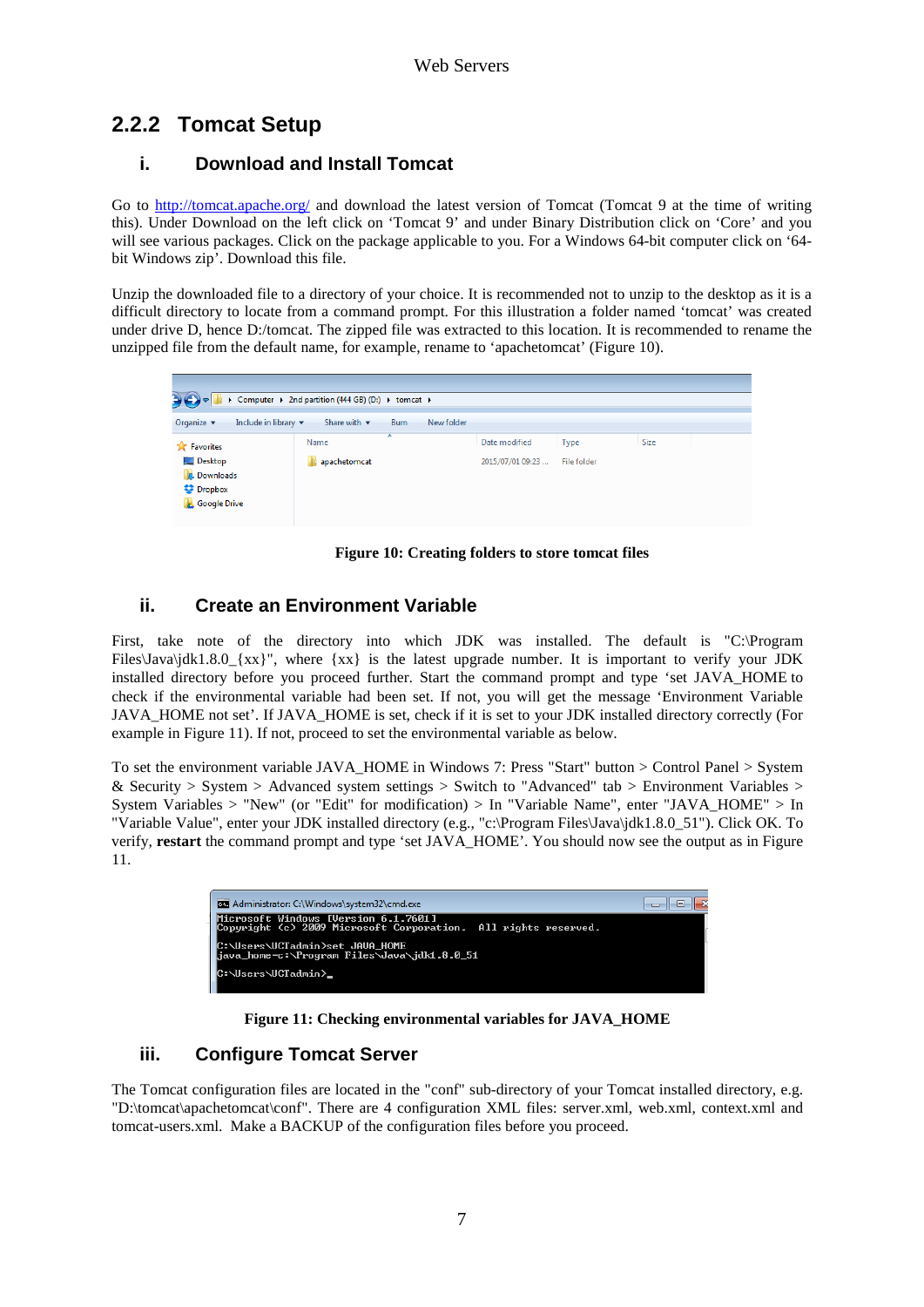## **Set the TCP Port Number**

Use an HTML text editor (e.g., NotePad++) to open the configuration file "server.xml", under the "conf" subdirectory of Tomcat installed directory.

The default TCP port number configured in Tomcat is 8080, you may choose any number between 1024 and 65535, which is not used by an existing application. We shall choose 8888 in this article. Locate the following lines that define the HTTP connector, and change port="8080" to port="8888". Save the file and exit.

```
<Connector port="8888" protocol="HTTP/1.1"
        connectionTimeout="20000"
        redirectPort="8443" />
```
## **Enabling Directory Listing**

Again, use an HTML text editor to open the configuration file "web.xml", under the "conf" sub-directory of Tomcat installed directory.

We shall enable directory listing by changing "listings" from "false" to "true" for the "default" servlet. Locate the following lines that define the "default" servlet; and change the "listings" from "false" to "true". Save and exit.

<servlet>

```
 <servlet-name>default</servlet-name>
   <servlet-class>org.apache.catalina.servlets.DefaultServlet</servlet-class>
   <init-param>
     <param-name>debug</param-name>
     <param-value>0</param-value>
   </init-param>
  <init-param>
     <param-name>listings</param-name>
     <param-value>true</param-value>
   </init-param>
   <load-on-startup>1</load-on-startup>
 </servlet>
```
## **Enabling Automatic Reload**

We shall add the attribute reloadable="true" to the <Context> element to enable automatic reload after code changes. Again, this is handy for test system but not for production, due to the overhead of detecting changes. Open context.xml and locate the <Context> start element, and change it to <Context reloadable="true">. Save and exit.

```
<Context reloadable = "true">
```

```
…… </Context>
```
#### **iv. Start Tomcat Server**

Launch a CMD shell. Set the current directory to the tomcat directory\bin", and run "startup.bat" as in Figure 12: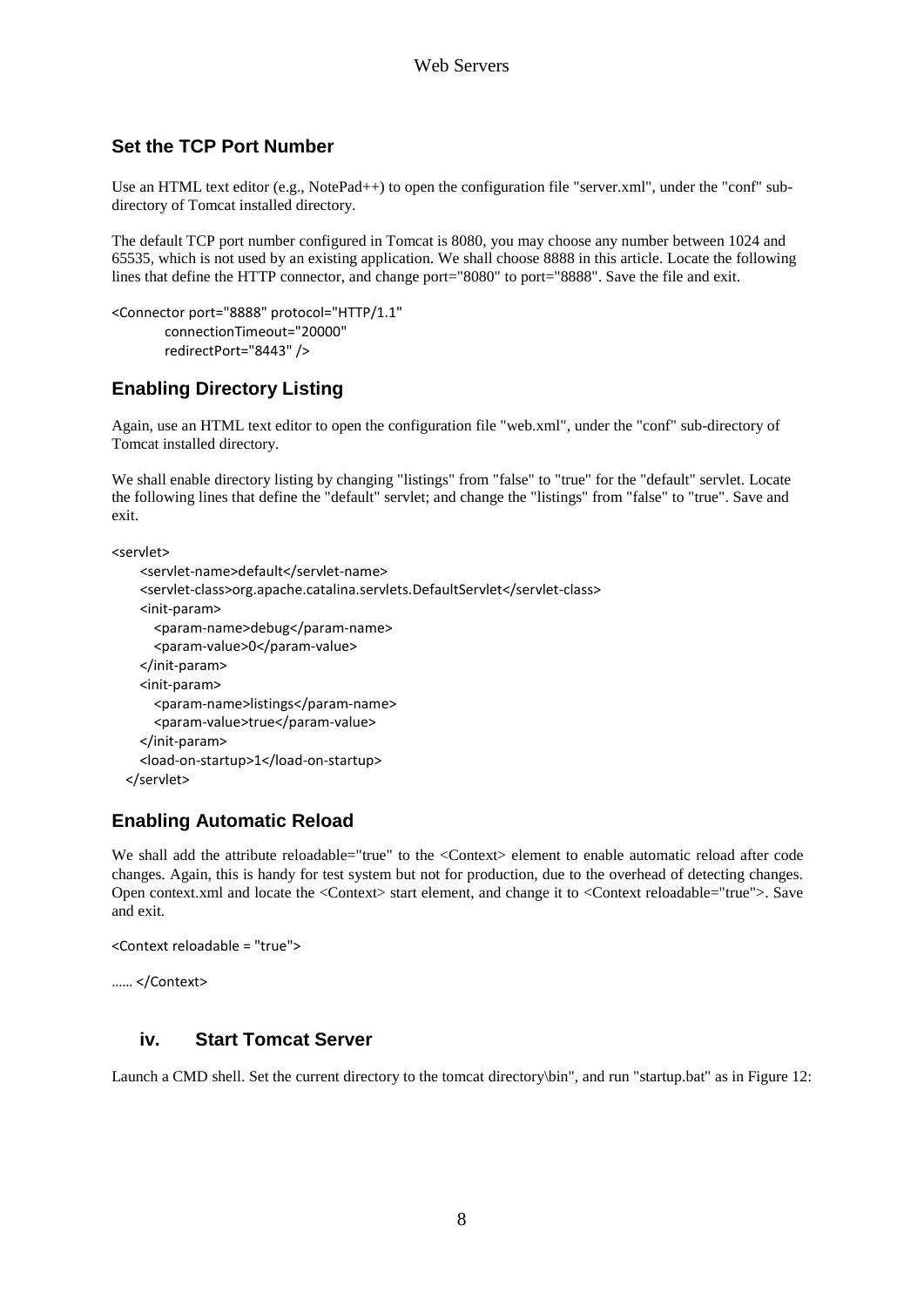

**Figure 12: Starting tomcat from command prompt**

A new Tomcat console window appears (look out for the Tomcat's port number (double check that Tomcat is running on port 8888). Future error messages will be sent to this console. Output messages from related Java programs are also sent to this console. If you want to shut down the server type 'shutdown' in place of 'startup'.

Start a browser. Issue URL "http://localhost:8888" to access the Tomcat server's welcome page. For users on the other machines over the net, they have to use the server's IP address or DNS domain name or hostname in the format of "http://serverHostnameOrIPAddress:8888". Note that this may not work if you are sharing the address with someone outside of your network who is behind a firewall. If everything is setup correctly, you should see the screen in Figure 13.



**Figure 13: Tomcat home screen on local host**

## **Install Tomcat's Sample Web Application**

Go to: http://localhost:8888/docs/

Click the link: "3. First web application"

Click "Example App" under contents on the left side of the screen.

Click on the link "here" to download their "Sample Application". (Download link: http://localhost:8888/docs/appdev/sample/sample.war )

Save to this location: C:\Tomcat\apachetomcat\webapps

Give the Tomcat container a minute and it will automatically extract the WAR file and create a Web Application called "Sample".

Test your install: http://localhost:8888/sample

If you wish to create your own directory under webapps, choose a *name* for your webapp. Let's call it "myapps". Go to Tomcat's "webapps" sub-directory. Create the following directory structure for you webapp "myapps":

- 1. Under Tomcat's "webapps", create your webapp *root* directory "myapps" (i.e., "tomcat\apachetomcat\webapps\myapps").
- 2. Under "myapps", create a sub-directory "WEB-INF" (case sensitive, a "dash" not an underscore) (i.e., "tomcat\apachetomcat\webapps\myapps\WEB-INF").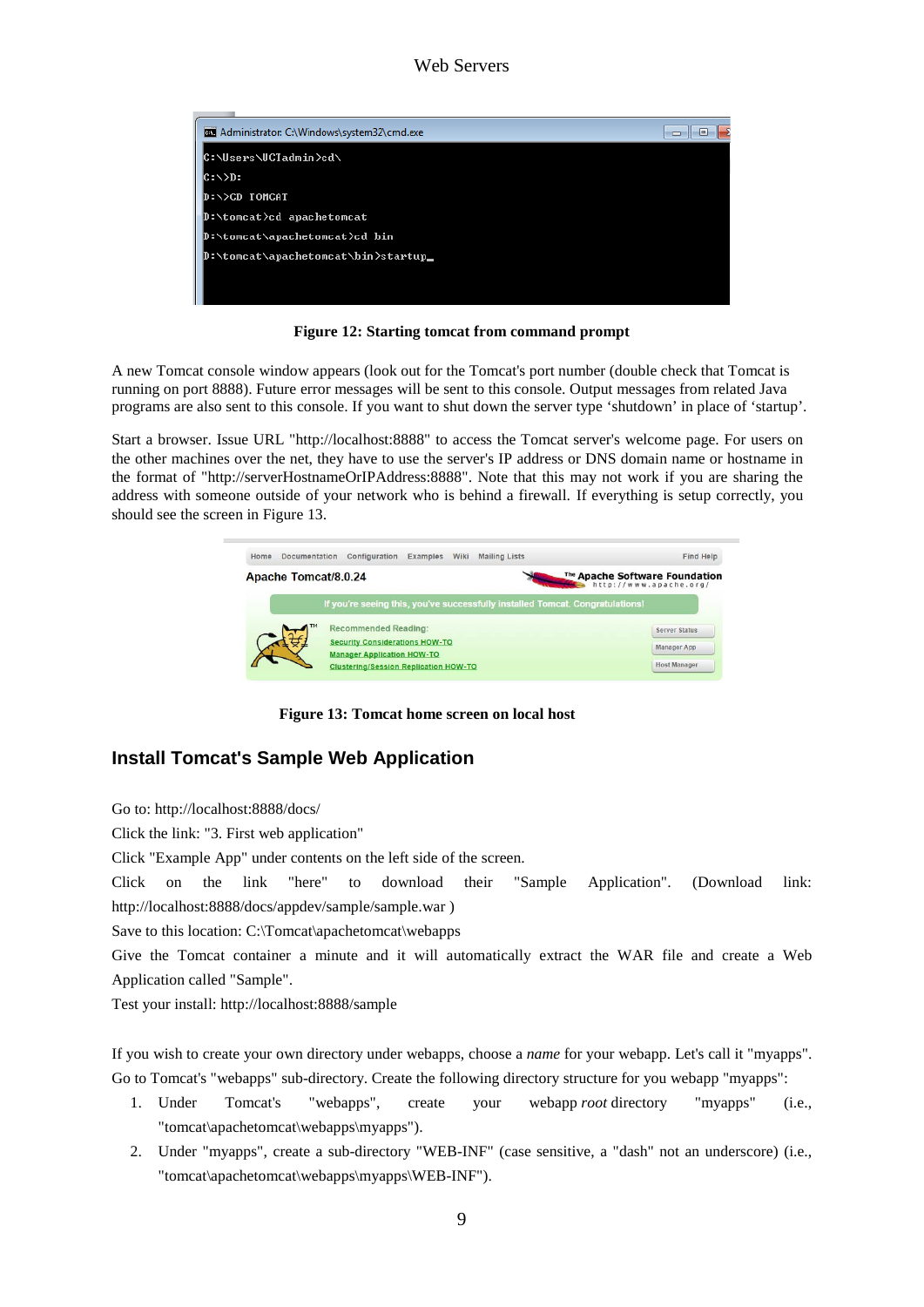3. Under "WEB-INF", create a sub-sub-directory "classes" (case sensitive, plural) (i.e., "tomcat\apachetomcat\webapps\myapps\WEB-INF\classes").

Restart your tomcat server to pick up the changes. Then on your browser type<http://localhost:8888/myapps/>

You should see the directory listing of the directory "tomcat\apachetomcat\webapps\myapps", which shall be empty (provided you have enabled directory listing in web.xml earlier).

We shall soon see how to write HTML and PHP files that can be accessed via the Tomcat server.

## <span id="page-9-0"></span>**2.2.3 Testing Applications**

### **Sharing files stored on your Tomcat Server**

If you would like to share the music files that you have stored on your Web Server, simply create a directory called 'music' insider the 'myapps' folder. Put the music files that you would like to share in the 'music' folder. Type<http://localhost:8888/myapps/music/> on your address bar and you should be able to see a listing of your music.

### **Testing a 'Hello World' Application on Tomcat Server**

Let us try a simple example to test that the websites we will create will work on this web server. Open Notepad and type the following code to print 'hello world' and save is as hello.html in the 'myapps' folder. Then access this file from your browser using your ip address or http://localhost:8888/myapps/hello.html. You should get 'hello world' output on your browser.

<html> <head> <title>HTML Test</title> </head> <body> Hello world </body> </html>

# <span id="page-9-1"></span>**2.3 Lampserver and Apache HTTP on Ubuntu 15.04**

In this section, you will learn how to set up a Web Server on Ubuntu 15.04. The steps in this section will illustrate how to use Apache HTTP. The next section will illustrate the setup for Apache Tomcat. LAMP stack is a group of open source software used to get web servers up and running. The acronym stands for Linux, Apache, MySQL or MariaDB, and PHP. Since I assume that your computer is already running Ubuntu, the Linux part is taken care of.

## **2.3.1 Requirements**

<span id="page-9-2"></span>To illustrate the steps below a 64-bit computer running Ubuntu 15.04 was used. The computer was connected to a local area network (LAN) with Internet access. You also need to know your server IP address. You can find out your IP address by right clicking the network icon in the notification area and clicking Connection Information, or by running *ifconfig –a* on the terminal. To log into your server, you will need to know the password for the "root" user's account. First, run the command below to update your server, before which you will be prompted to enter your root password.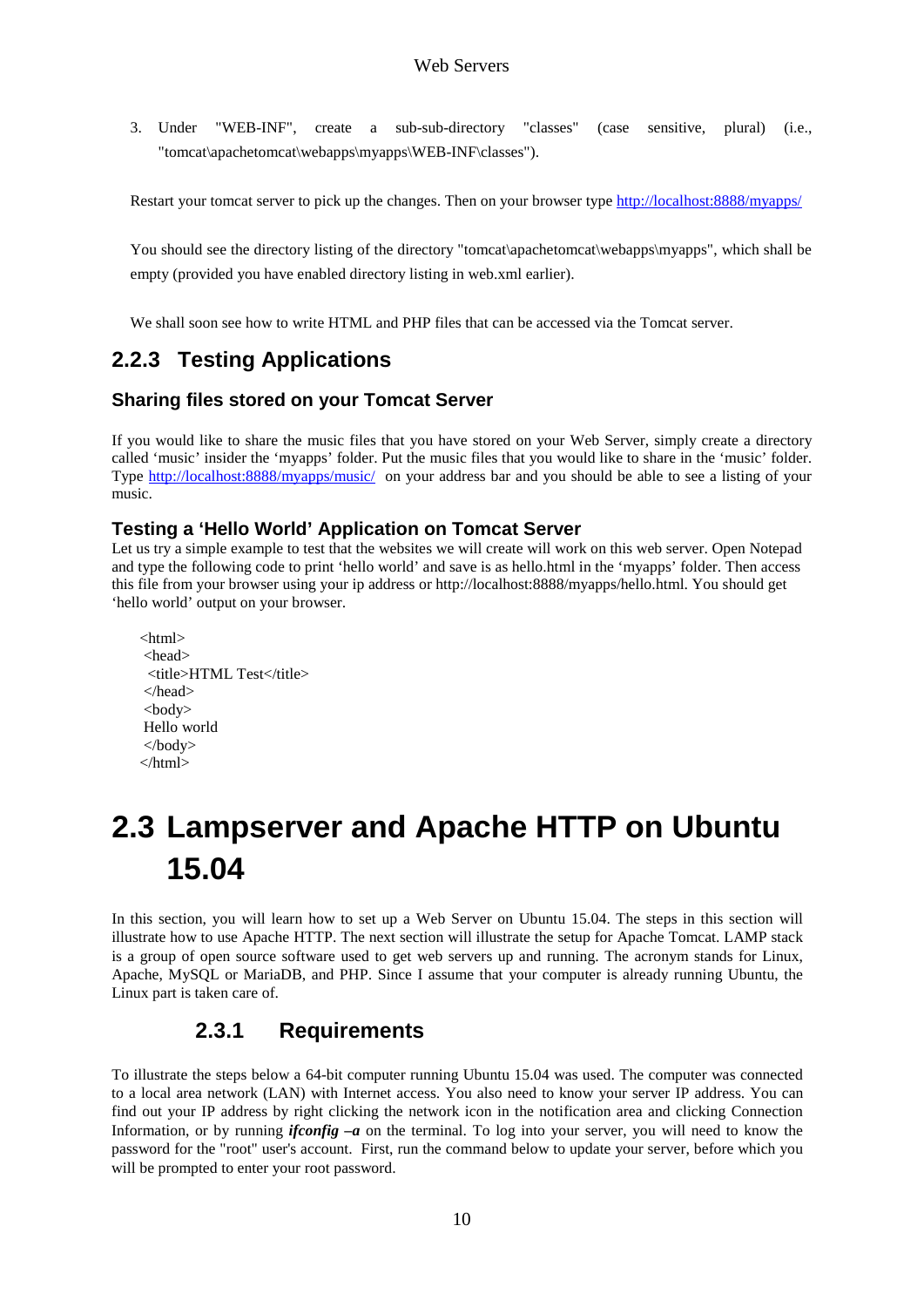<span id="page-10-0"></span>sudo apt-get update

# **2.3.2 Installing Apache, PHP and MySQL**

Run the commands below to install Apache2 Web Server and wait for completion of installation.

```
sudo apt-get install apache2
```
Run the commands below to start the Apache2 Web Server.

sudo service apache2 start

At this time, if you browse to the server using its IP address, you'll see Apache2 default page for Ubuntu as in Figure 14. This is how you also tell the server is up and functioning.

The next step is to install PHP as well as its module to enable PHP apps or web services to function. There are hundreds of PHP modules, but these few will get most web services started. To install PHP and other modules, run the commands below.

sudo apt-get install php5 php5-mysql php5-curl php5-gd php5-snmp php5-mcrypt php5-tidy php5-xmlrpc libapache2-mod-php5



**Figure 14: Successful Apache Installation**

After installing the above modules, go to Apache root directory. It can be found at **/var/www/html** in Ubuntu. There create a file called **phpinfo.php**. Then in that file, add the lines below.

<?php phpinfo(); ?>

Save the file, restart Apache and browser to the server IP address followed by phpinfo.php. (ex. [http://Your](http://your/) IP address/phpinfo.php). There you'll find PHP information page such as Figure 15. This is how you also know PHP is functioning.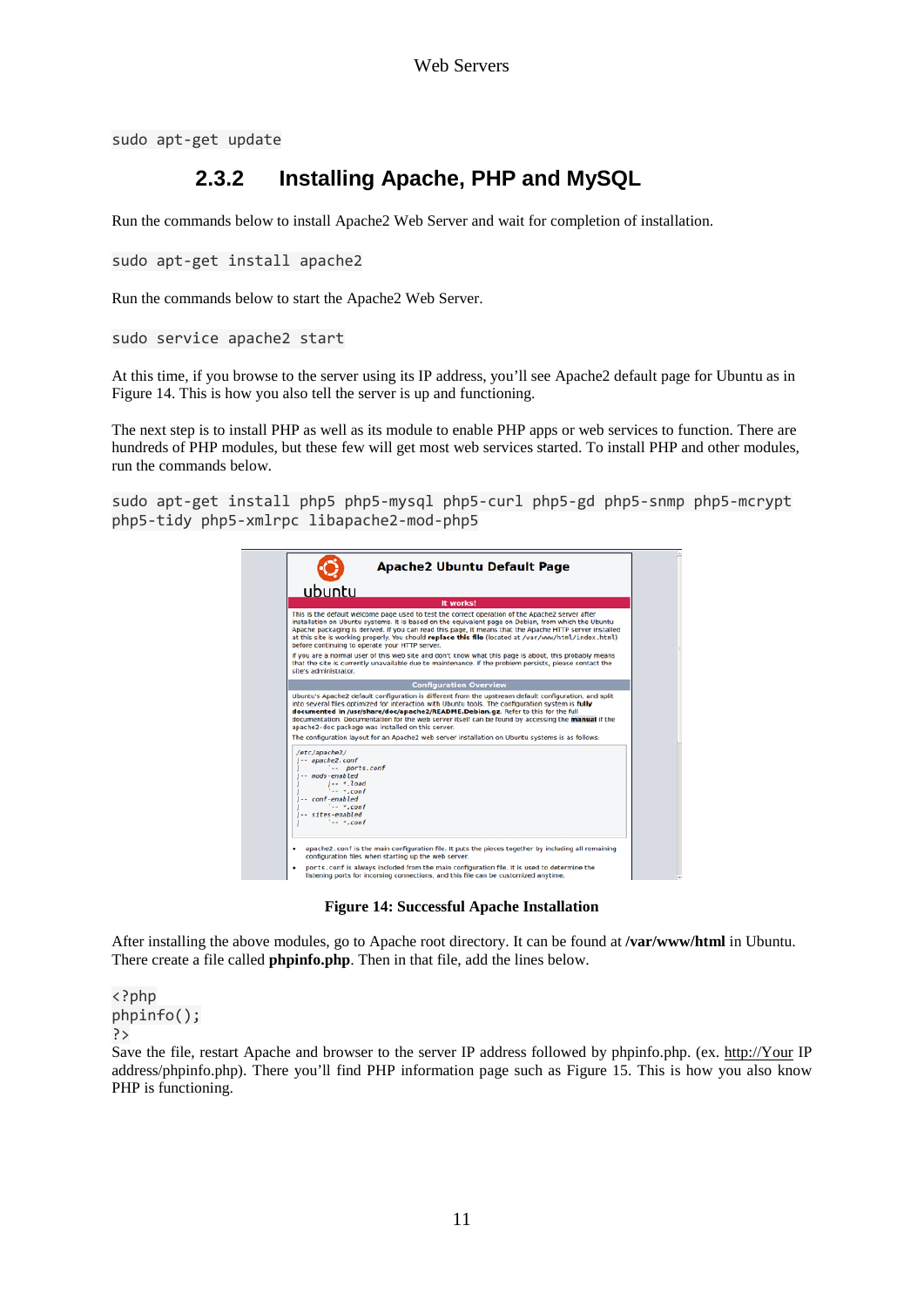| <b>Virtual Directory Support</b>           | disabled                                                                                                                           |
|--------------------------------------------|------------------------------------------------------------------------------------------------------------------------------------|
| <b>Configuration File (php.ini) Path</b>   | /etc/php5/apache2                                                                                                                  |
| <b>Loaded Configuration File</b>           | /etc/php5/apache2/php.ini                                                                                                          |
| Scan this dir for additional .ini files    | /etc/php5/apache2/conf.d                                                                                                           |
| Additional .ini files parsed               | /etc/php5/apache2/conf.d/05-opcache.ini, /etc/php5/apache2/conf.d/10-pdo.ini, /etc/php5/apache2<br>/conf.d/20-json.ini             |
| <b>PHP API</b>                             | 20131106                                                                                                                           |
| <b>PHP Extension</b>                       | 20131226                                                                                                                           |
| <b>Zend Extension</b>                      | 220131226                                                                                                                          |
| <b>Zend Extension Build</b>                | API220131226.NTS                                                                                                                   |
| <b>PHP Extension Build</b>                 | API20131226.NTS                                                                                                                    |
| <b>Debug Build</b>                         | no                                                                                                                                 |
| <b>Thread Safety</b>                       | disabled                                                                                                                           |
| <b>Zend Signal Handling</b>                | disabled                                                                                                                           |
| <b>Zend Memory Manager</b>                 | enabled                                                                                                                            |
| <b>Zend Multibyte Support</b>              | provided by mbstring                                                                                                               |
| <b>IPv6 Support</b>                        | enabled                                                                                                                            |
| <b>DTrace Support</b>                      | enabled                                                                                                                            |
| <b>Registered PHP Streams</b>              | https, ftps, compress.zlib, compress.bzip2, php, file, glob, data, http, ftp, phar, zip                                            |
| <b>Registered Stream Socket Transports</b> | tcp, udp, unix, udg, ssl, sslv3, tls, tlsv1.0, tlsv1.1, tlsv1.2                                                                    |
| <b>Registered Stream Filters</b>           | zlib.*, bzip2.*, convert.iconv.*, string.rot13, string.toupper, string.tolower, string.strip tags,<br>convert.*, consumed, dechunk |

**Figure 15: Successful PHP Installation**

The next step is to install MySQL. Run the commands below. Wait for completion.

sudo apt-get install mysql-server mysql-client

After installing the database server, you can started it using the commands below.

sudo systemctl start mysql

When it's started, run the commands below to configure the database server.

#### sudo mysql secure installation

When prompted, follow the options below and type your root password. Next, choose Yes for the rest of the prompts until you're done.

- Enter current password for root (enter for none): Type root password
- Change the root password? N
- Remove anonymous users? **Y**
- Disallow root login remotely? **Y**
- Remove test database and access to it? **Y**
- Reload privilege tables now? **Y**

Restart Apache2 and you're done.

At this time, Apache2, PHP5 and other modules and MySQL database server should be installed and functioning. You Ubuntu server is ready for any open source application that supports the LAMP stack.

You may wish to install PhpMyAdmin,which is a web interface through which you can easily manage/administer your MySQL/MariaDB databases. The installation can be completed with the following command:

sudo apt-get install phpmyadmin

Upon installation you will be asked to select the web server you are using. Select "Apache" and continue. Next you will be asked if you wish to configure phpmyadmin with dbconfig-common. Select "Yes". You need to perform one more step so that you can be able to access phpmyadmin from your Apache server. Run the following command.

sudo ln -s /usr/share/phpmyadmin /var/www/html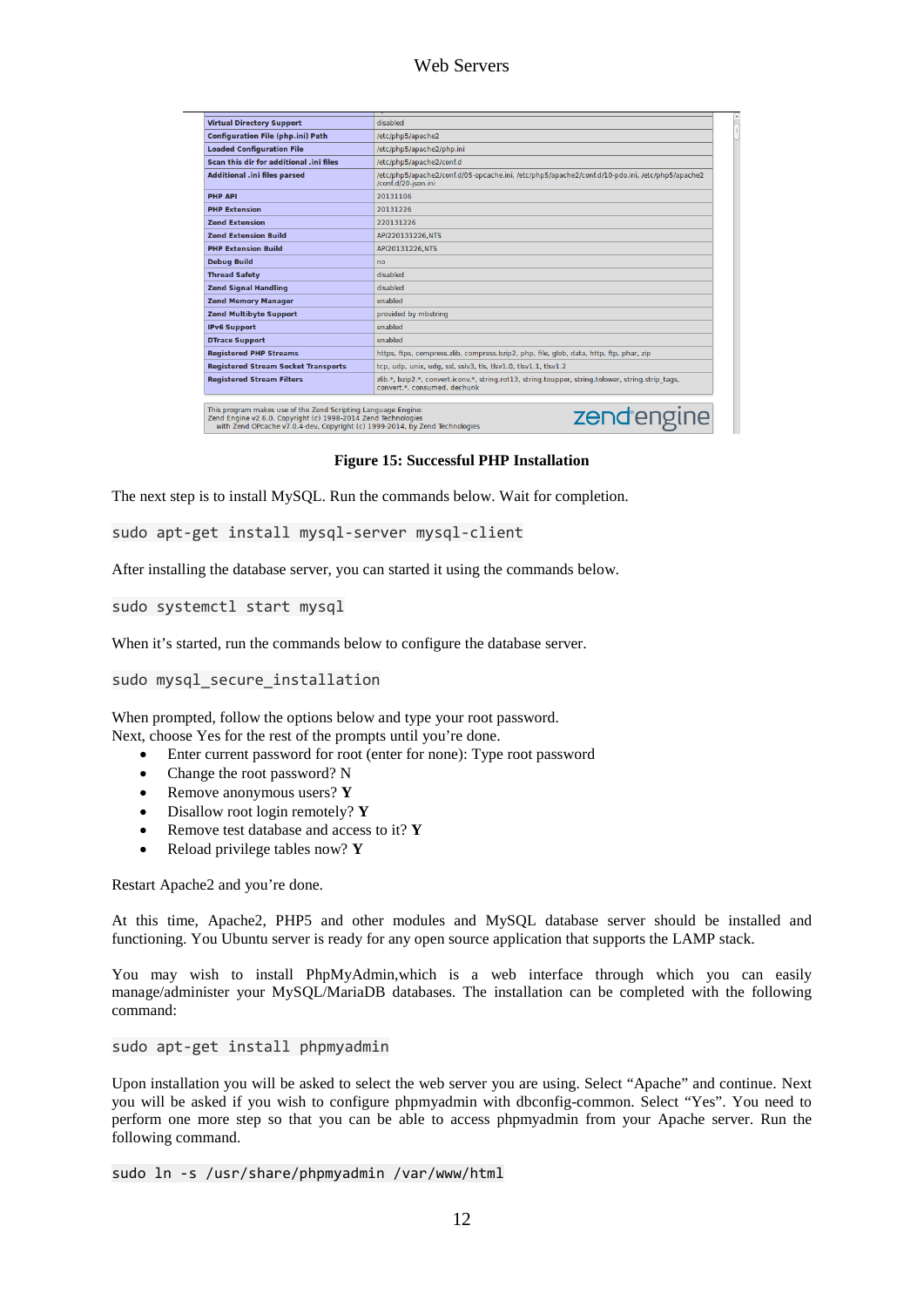If you now access phpmyadmin on your browser through *[http://Your](http://your/) IP address/phpmyadmin* you should see the same window in Figure 16 and you can be able to log in using your MySQL username and password that you created.

|           | phpMyAdmin                   |
|-----------|------------------------------|
|           | <b>Welcome to phpMyAdmin</b> |
| Language  |                              |
| English   |                              |
| Log in @  |                              |
|           |                              |
| Username: |                              |
| Password: |                              |

**Figure 16: Phpadmin home page**

# <span id="page-12-0"></span>**2.3.3 Testing Applications**

## **Sharing files stored on your Tomcat Server**

If you would like to share the music files that you have stored on your Web Server, create a directory called 'music' insider the 'var/www/html' folder.

Put the music files that you would like to share in the 'music' folder. Type<http://localhost/music/> on your address bar and you should be able to see a listing of your music.

### **Testing a 'Hello World' Application on Tomcat Server**

Let us try a simple example to test that the websites we will create will work on this web server. Type the following command on the terminal to open the *gedit* editor.

#### sudo gedit

In the *gedit* editor, type the following code to print 'hello world' and save is at hello.html under var/www/html Then access this file from your browser using your ip address or localhost/hello.html. You should get 'hello world' as output in your browser.

<html> <head> <title>HTML Test</title> </head> <body> Hello world </body> </html>

# <span id="page-12-1"></span>**2.4 Apache Tomcat on Ubuntu 15.04**

Make sure that Java JDK in installed on your machine. For this example, JDK-7 was installed. First, head-onover to the Apache Tomcat 8 Download site. Then, under the heading 8.0.28 (the current version as of November 2015), or whichever is the newest version at the time you read this chapter, you'll see Binary Distributions. Under Binary Distributions you'll see Core and then under Core, you will see tar.gz. Right click on tar.gz and copy the URL link location.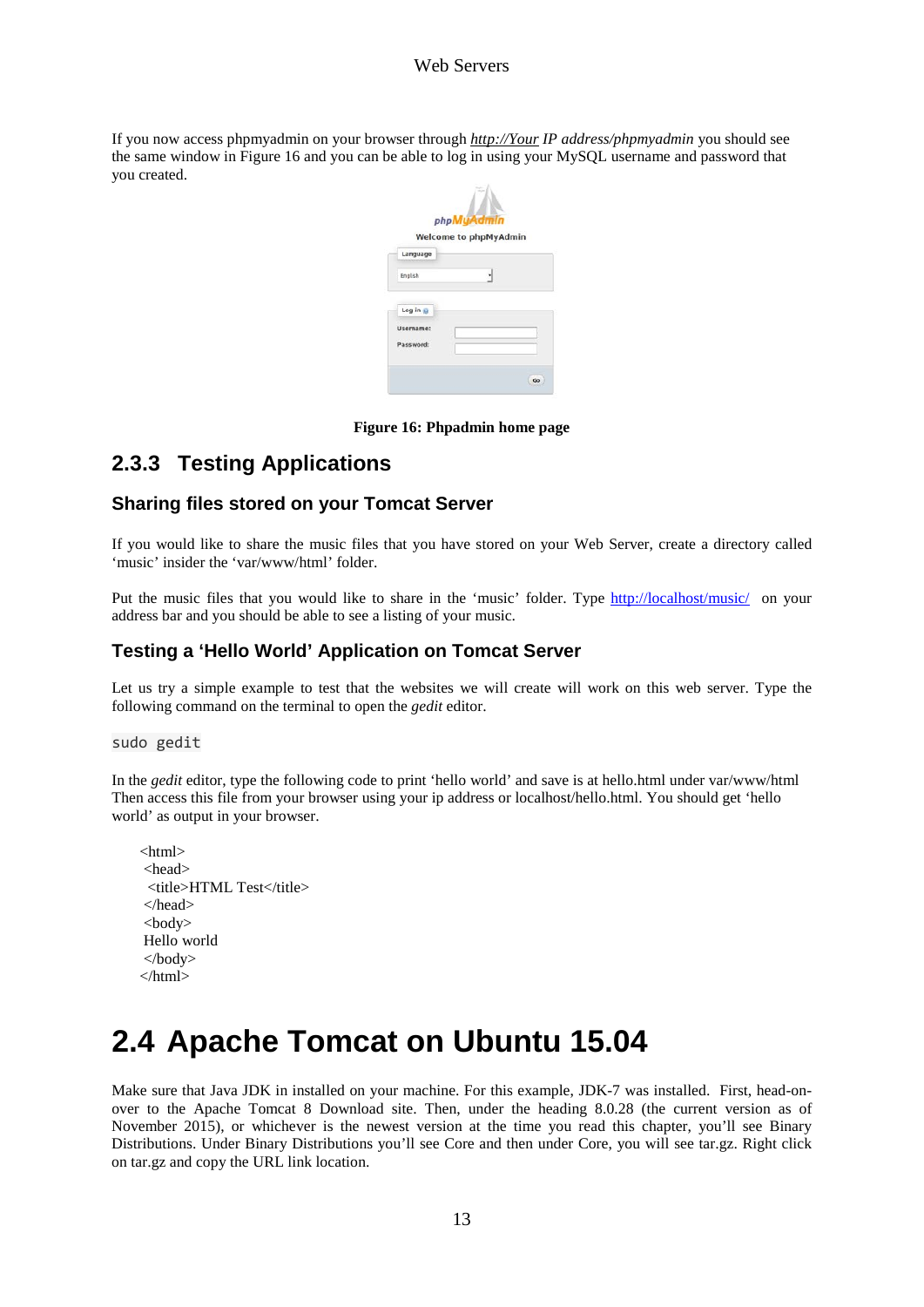In the terminal use the URL you copied thus:

wget [http://apache.is.co.za/tomcat/tomcat-8/v8.0.28/bin/apache-tomcat-](http://apache.is.co.za/tomcat/tomcat-8/v8.0.28/bin/apache-tomcat-8.0.28.tar.gz)[8.0.28.tar.gz](http://apache.is.co.za/tomcat/tomcat-8/v8.0.28/bin/apache-tomcat-8.0.28.tar.gz)

After the download completes, decompress the file using the following command:

tar xvzf apache-tomcat-8.0.28.tar.gz

Now, move the file into a proper location using the following command. I am moving it to a folder called *opt.*

mv apache-tomcat-8.0.28 /opt

Now let's set the environment variables in *.bashrc* by typing the following command:

vim ~/.bashrc

Once in the vim editor, type 'i' in order to enter the insert mode. Add this information to the end of the file. After that press **esc** on the keyboard to go back to normal mode. Next press ':' (the colon) and this will drop the cursor to the bottom of the terminal. Here you save your changed by typing 'w' and press enter, and then you can type 'q' to quit vim.

```
export JAVA_HOME=/usr/lib/jvm/java-7-openjdk-amd64
export CATALINA_HOME=/opt/ apache-tomcat-8.0.28
Make the changes effective by running the following command:
. \sim /.bashrc
```
Tomcat should now be installed and configured for your server. To activate Tomcat, run the following script on the terminal. Note that the commands are case sensitive.

#### \$CATALINA\_HOME/bin/startup.sh

You can verify that Tomcat is installed correctly by typing http://localhost:8080 in your browser. You should see the window indicating successful installation.

## <span id="page-13-0"></span>**2.4.1 Testing Applications**

#### **Sharing files stored on your Tomcat Server**

If you would like to share the music files that you have stored on your Web Server, simply create a directory called 'music' insider the 'webapps' folder. Put the music files that you would like to share in the 'music' folder. Type<http://localhost/music/> on your address bar and you should be able to see a listing of your music.

#### **Testing a 'Hello World' Application on Tomcat Server**

Let us try a simple example to test that the websites we will create will work on this web server. Type the following command on the terminal to open the *gedit* editor.

sudo gedit

In the *gedit* editor, type the following code to print 'hello world' and save is at hello.html under the webapps folder. Then access this file from your browser using your ip address or localhost/hello.html. You should get the output in Figure 17.

```
<html>
<head>
 <title>HTML Test</title>
</head>
```